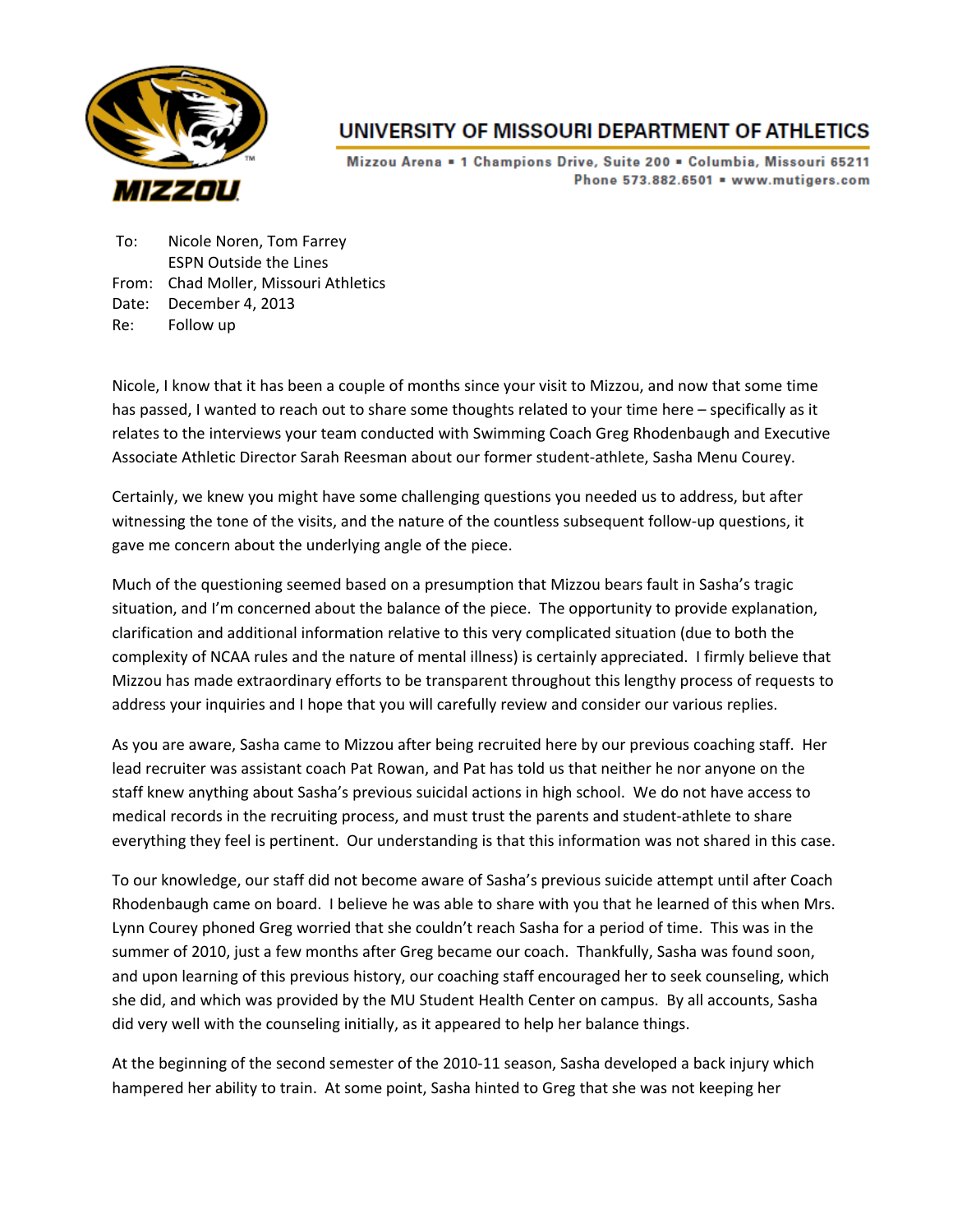counseling appointments, which was concerning to hear. This prompted Greg to tell Sasha that she needed to focus on getting herself better, both physically and mentally/emotionally, and instructed her to take some time off from training. The idea was that using swimming as an incentive would help direct Sasha to be consistent with counseling, physical rehab, and classwork. Greg was in communication with Sasha's parents about this plan of action. It is important to note that Sasha was never removed from the team, and any assertion of that is incorrect. If she had been removed from the team, she would have been stricken from the website roster, and kept from future team activities, and her scholarship would have been cancelled. Sasha was told she could come back to the pool when she was ready. Along with that she was told that she needed to use all the resources at the Mizzou Athletics Training Complex, which included the training room, the academic support center for athletes, the dining hall, and the strength and conditioning center to work her way back. To our knowledge, Sasha never gave anyone here an indication she felt as though she couldn't eventually return to competition.

Sasha eventually sought treatment at the MU Psychiatric Center, where it has been reported she was diagnosed with borderline personality disorder. On an aside, I've seen a newspaper article or two where either Mrs. Courey or Mr. Menu state that they wish this diagnosis had been given for Sasha after her suicide attempt during her high school years. Upon leaving the MU Psychiatric Center, in March of 2011, Sasha attempted to take her life at a local motel, while her parents were in Columbia watching over their daughter's progress, as you know. Thankfully, this attempt was unsuccessful, but due to injuries from this attempt, she was admitted to MU's hospital.

At this time, with only a little over a month left in the academic semester, a decision had to be made related to Sasha's academic future. Knowing that she would likely be in treatment facilities for the remainder of the semester and unable to finish her coursework (let alone have the right mindset to do so at her level of expectation), our academic team, led by advisor Meghan Anderson, consulted with Sasha's family in regards to her academic options. The initial decision was to see how Sasha would progress at the Kansas City facility, where her family and medical professionals had decided to transfer her for further care. Once the decision was made to seek treatment in Boston, following the stay in Kansas City, Meghan was consulted again, and Sasha and her family made the final decision to withdraw her from her courses.

This decision was made with Sasha's best interest in mind to protect her academic future and allow her to return to Mizzou when ready. Had this step not been taken, under the circumstances she was at serious risk of failing academically and being unable to return at a later time. At the very least, it would have been very difficult for Sasha to return had this step not been taken, and her athletic eligibility might have been in serious jeopardy. More detailed information from this time was provided in e‐mail responses to your inquiries over the past few weeks.

Both Greg and Sarah stayed engaged with Mrs. Courey and Mr. Menu for quite some time after Sasha was away from school, and the hope by all was that Sasha would get well and eventually make her way back to Mizzou and rejoin the team. Her athletics scholarship was kept in place and she had been enrolled in courses for the upcoming fall term.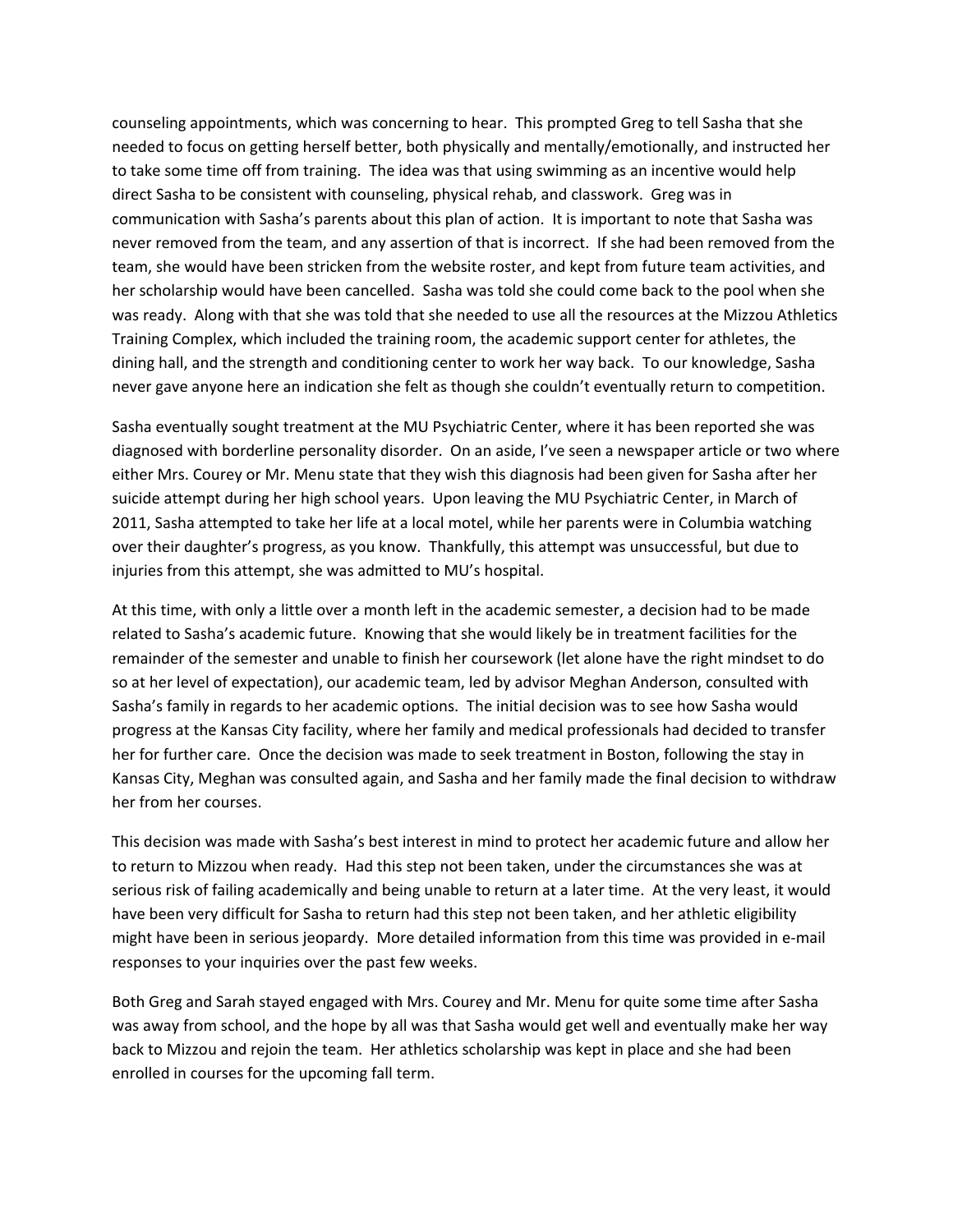Soon after leaving the MU hospital, Sasha went to a care facility in the Kansas City area, and later to the facility in the Boston area, where she would later ultimately take her life on June  $17^{th}$ . The Mizzou Athletics community was naturally heartbroken to learn of this, and both Athletics and the swimming staff and team stayed in contact with Sasha's parents, and helped make arrangements for a couple of different campus memorial services, as well as other things that NCAA rules permit us to do in this set of circumstances. The bottom line is, every communication between Coach Rhodenbaugh and Sarah Reesman with Sasha's parents was very positive and supportive both ways, so to hear the accusatory nature of many of Tom's questions was indeed surprising.

Another important thing to note is related to a sexual incident during Sasha's freshman year. No one on the coaching staff (the previous staff was here in February of 2010), and no one in our administration nor any staff members, were to the best of our knowledge, ever told about this event while Sasha was alive. Had Sasha told any of our staff that she felt she had been assaulted, we expect that our staff would have reported it immediately to the proper authorities. Following the massive Sunshine request from Sasha's parents, the University's custodian of records reviewed documents from Sasha's draft e‐ mail folder, and saw a reference to this in an online chat transcript that Sasha apparently had kept. The chat transcript was not very clear about the situation and didn't identify anyone else involved, nor did it give any indication that Sasha had reported the situation to anyone. As you know, the custodian of records contacted the MU Office of Student Conduct, who reached out to Mrs. Courey and Mr. Menu to see if they had information and wanted the University to conduct an investigation. Student Conduct received no response to my understanding, but you would have to ask Sasha's parents about that certainly.

Tom's assertion during the interview session that Mizzou Athletics should have known that there was an alleged assault was based on his belief that it was "well known" within the student‐athlete community here at Mizzou. I can't confirm or dispute the validity of Tom's assertion, but either way, we are not aware of that supposed knowledge ever making its way to anyone in a position of authority. Again, to be clear, we have no evidence to suggest that Mizzou Athletics personnel had any knowledge of this allegation. Further, any suggestion of that sort seems inconsistent with the chat transcript that ultimately was found in Sasha's draft e‐mail folder. Nothing in the chat transcript indicated that Sasha had discussed the incident with anyone, even her therapist.

After the chat transcript came to our attention, communication was made with both former coach Pat Rowan and former academic advisor Meghan Anderson – both of whom were very close to Sasha as I understand it. Neither of them had any knowledge of this event. Meghan spoke to Sasha on the phone from the Boston facility, and during that conversation, Sasha said that Mizzou was the best place for her to be and that she looked forward to getting back here soon.

I do apologize for such a lengthy letter, so I will try to wrap up my thoughts now. The bottom line is that following your visit, the angle of this story seems to be that the University bears fault for Sasha's tragedy. The fact is that Sasha had mental health problems before she came to Mizzou, and after we became aware of those concerns we did everything we could to support her and guide her to people and resources to help her. Her parents seem to have made great efforts to get help for Sasha as well,